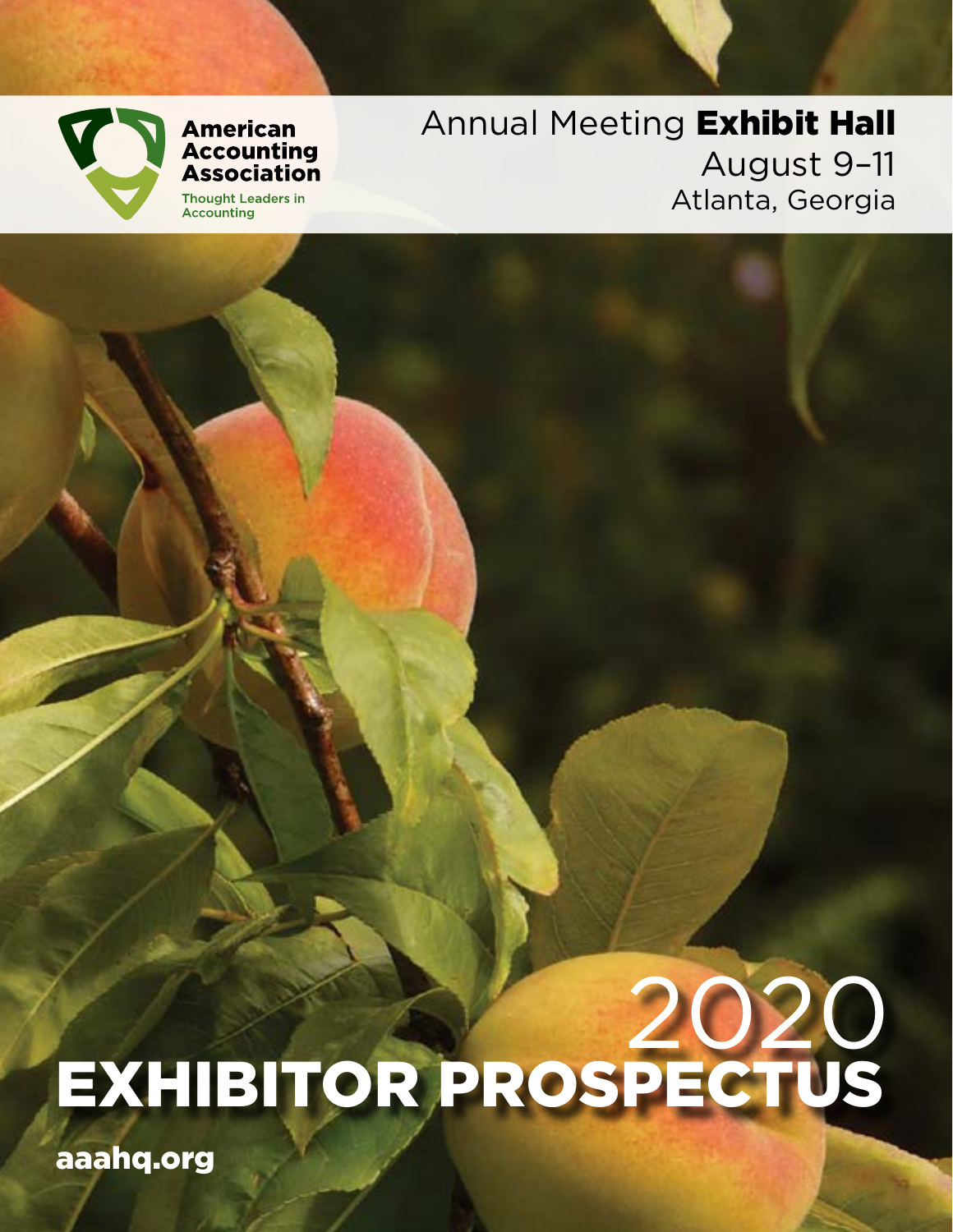## Welcome

We invite you to exhibit at the 2020 American Accounting Association Annual Meeting in Atlanta, Georgia, **August 9-11** at the **Atlanta Marriott Marquis** for what promises to be another cutting-edge meeting with an unparalleled range of sessions and speakers from around the world!

With 3,000+ attendees expected, the American Accounting Association's Annual Meeting represents the best opportunity to connect with the largest community of accountants in academia and network with the most influential thought leaders in the field.

The theme of the Meeting is **Stronger Together.** Accounting continues to be critical to our society, and as the world's leading academic accounting organization, we must remain united and respond to the changes in our global environment as Thought Leaders in Accounting.

We do hope you will continue as an Exhibitor at our 2020 Annual Meeting. Your partnership and continued support are greatly appreciated. To say "thank you" the pricing will remain the same for 2020. **Reserve your space early** to get your place in line to choose the very best exhibit space available! See the application on back!

Beverly Collins Director, Special Projects beverly@aaahq.org

## Index

aaahq.org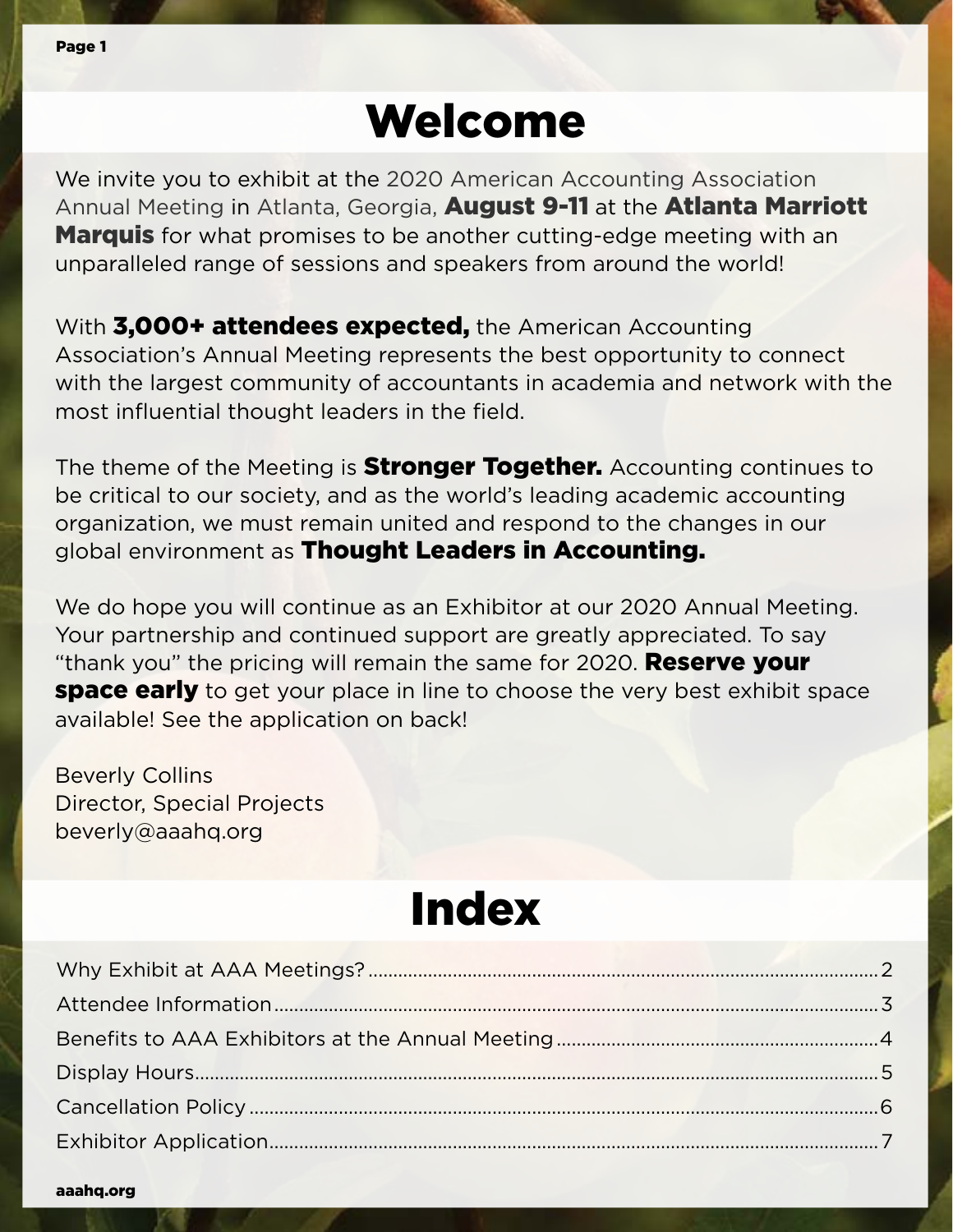## Why Exhibit at AAA Meetings?

### A unique opportunity to target...

- Highly influential decision makers and opinion leaders in the field.
- Interact face to face with accounting researchers, teachers and professionals from across the U.S. and around the world.
- Build visibility for your company in a competitive marketplace.
- Expand your prospect base.
- Strengthen existing customer relationships with our members.
- Introduce new products and services.
- Generate new sales leads.
- Give product demonstrations.

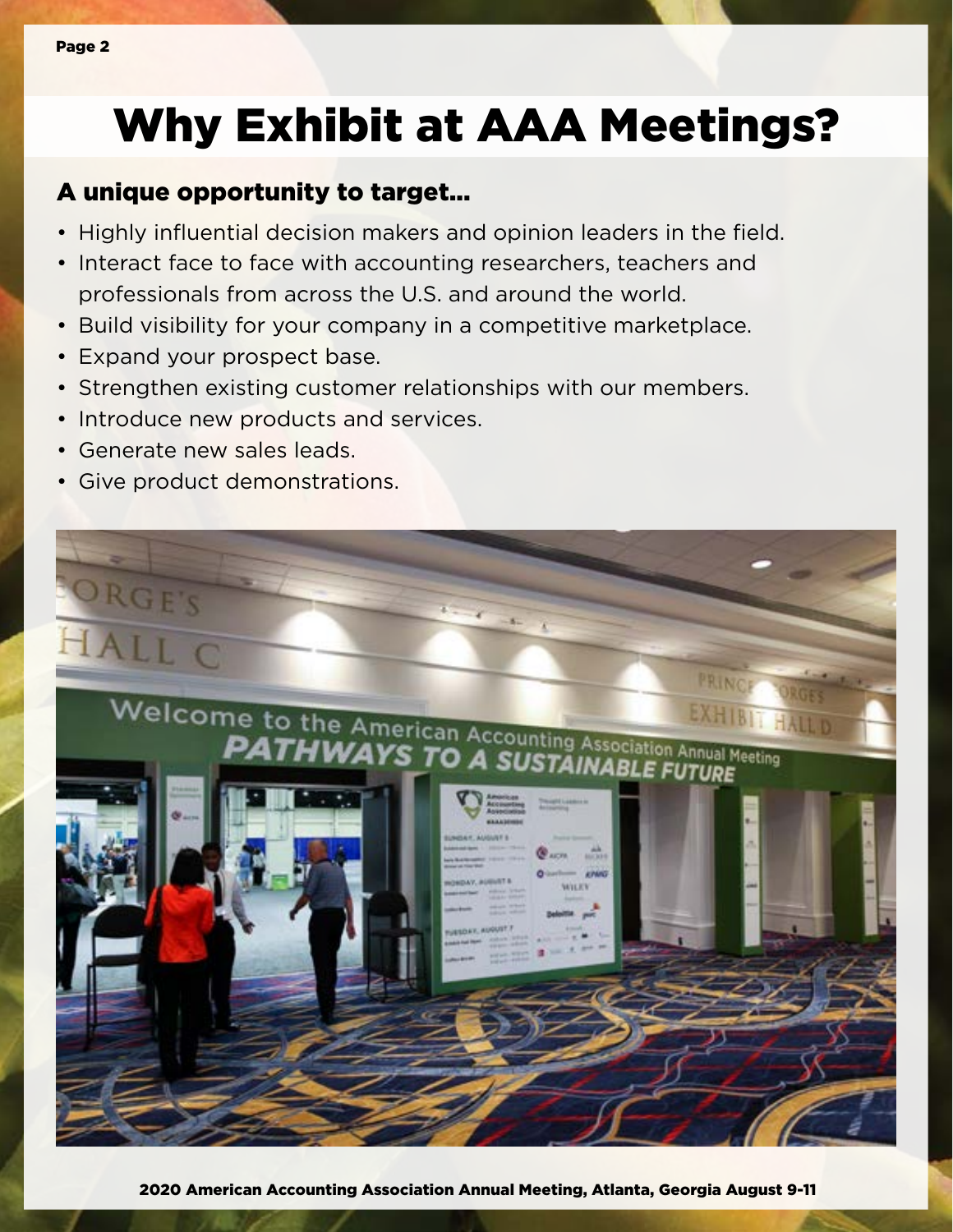## Attendee Information



### 2019 Top International Attendance by Country

- 1. China
- 2. Canada
- 3. Japan
- 4. Taiwan
- 5. Hong Kong
- 6. Australia
- 7. UK
- 8. Korea
- 9. New Zealand
- 10. Singapore

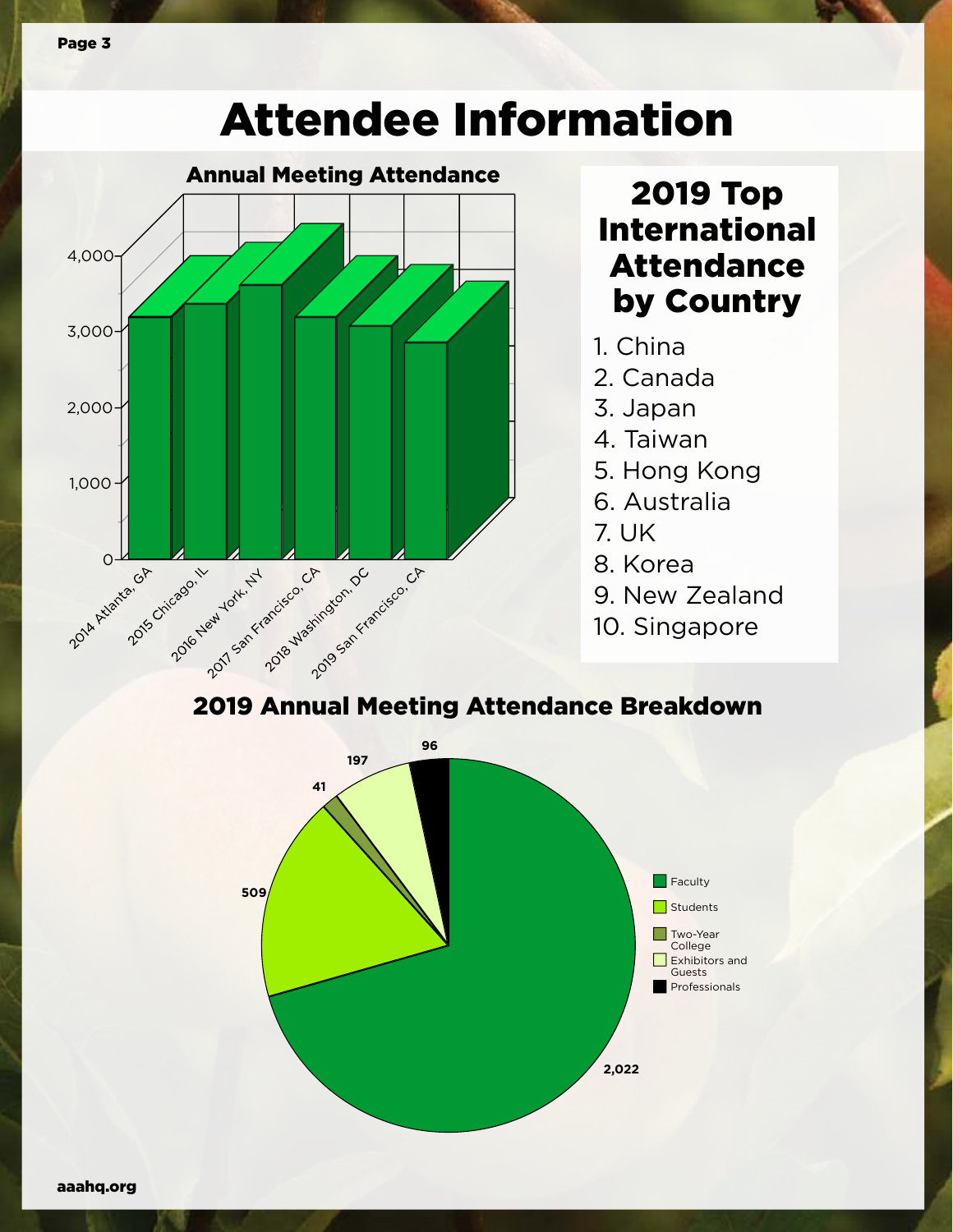### Benefits to AAA Exhibitors at the Annual Meeting

- Direct Access to over 3,000 attendees from around the world.
- Logo and link to your website in the AAA mobile app. Analytics indicated that in 2019 approximately 63% of attendees used the app and that the average time of use was approximately 48 minutes.
- Four complimentary exhibitor booth personnel registrations per 10'x 8' booth. (additional badges available at \$350 each).

### In addition to benefits, exhibit space packages include:

- Opportunity to rent the attendee list.
- To increase traffic, the exhibit hall will have complimentary coffee breaks in the hall.
- On Sunday night there is an Early Bird Reception in the exhibit hall with free food and beverages served for the convenience of attendees and exhibitors. Note: This reception is also open to Conference on Teaching and Learning attendees not staying for the rest of the Annual Meeting.
- Drawings in the exhibit hall to drive traffic.
- 8' high back drape and 3' high side drape booth dividers in show colors (standard booth spaces).
- 44"x7" booth identification sign with company name and booth number (standard booth spaces).
- 24-hour general security in the exhibits, as well as nightly vacuuming of aisles.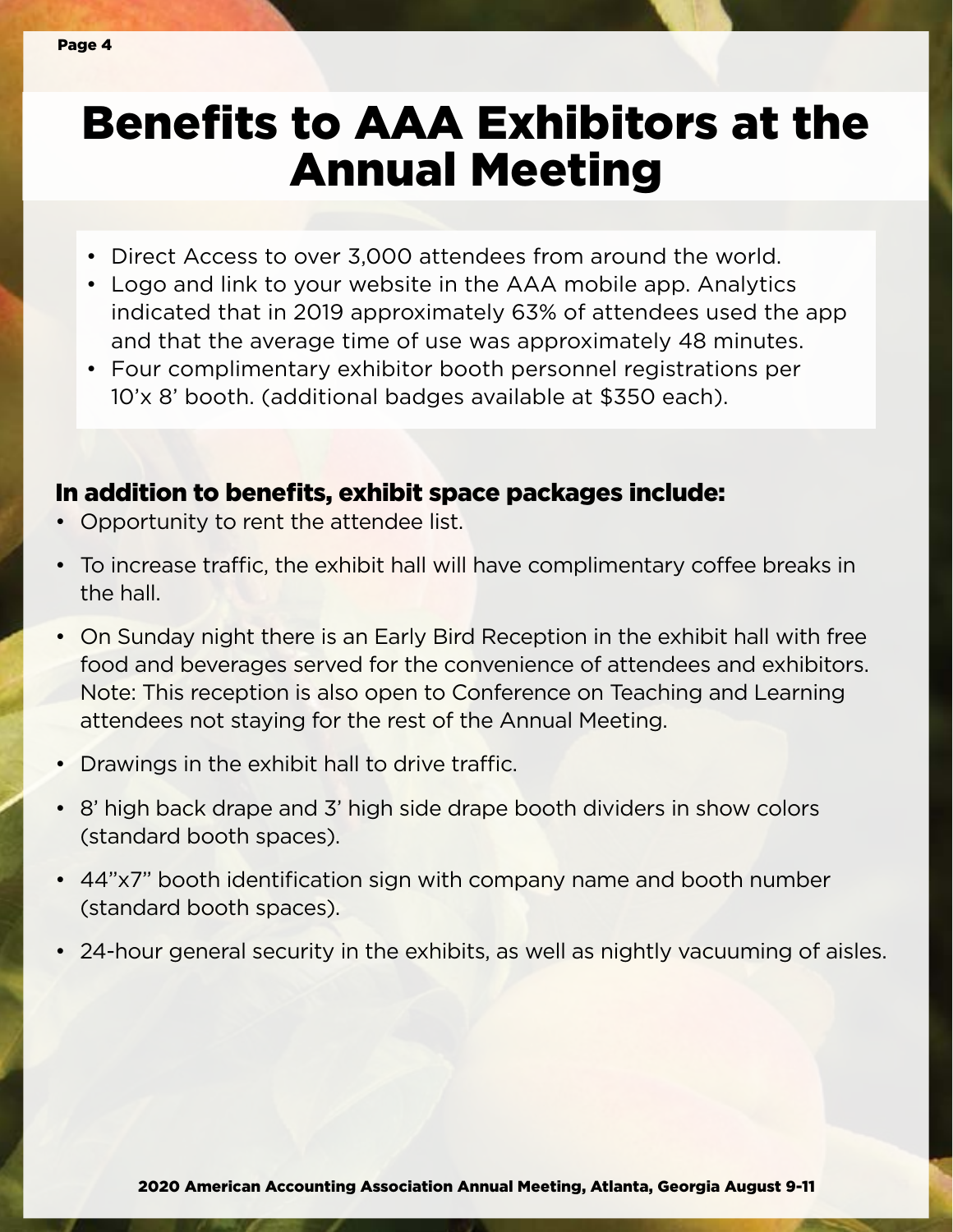## Display Hours

Exhibits will be open to the meeting participants during the following hours:

Sunday, August 9: 3:00 pm – 7:00 pm Monday, August 10: 8:00 am – 12:15 pm

 1:30 pm – 5:00 pm Tuesday, August 11: 8:00 am – 12:15 pm 1:30 pm – 4:30 pm

At least one representative must be in the booth during display hours.

Security will be provided overnight.





Contact: [Beverly@aaahq.org](mailto:Beverly%40aaahq.org%20?subject=2016%20Exhibitor)  Reserve your booth space as soon as possible. Each 8'x10' space is still \$4,295

www.aaahq.org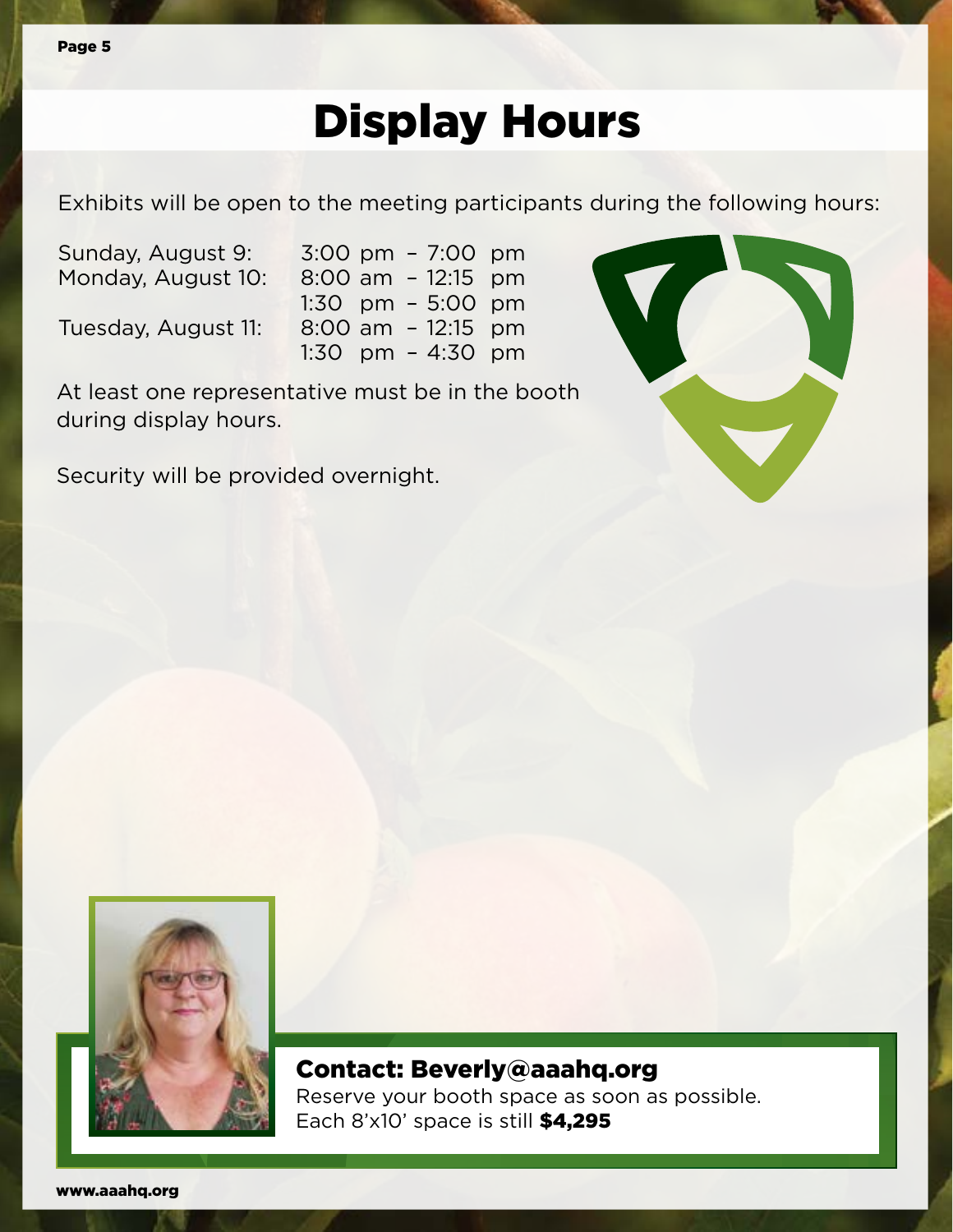## Cancellation Policy

- Cancellations received prior to June 1, 2020 will receive a refund less 25%.
- Cancellations received June 2, 2020–June 30, 2020 will receive a refund less 50%.
- Cancellations received July 1, 2020 or later will receive no refund.
- Refunds will not be made for no shows.

### Insurance and Indemnification

Our contract with the Hotel requires exhibitors to agree to obtain and keep in force, during their term of participation in our event, policies of General Liability insurance, specifically referring to and including the Contractual Liability referred to in the indemnification paragraph below, Premises-Operations, Broad Form Property Damage, and Personal and Injury Liability with limits not less than \$1,000,000.00 per occurrence, and, if applicable, Worker's Compensation insurance to statutory limits, Employer's Liability insurance with limits not less than \$1,000,000.00 per occurrence, and Automobile Liability insurance covering all owned, non-owned and hired vehicles with limits not less than \$1,000,000.00 per occurrence. Your insurance will be considered primary of any similar insurance carried by AAA. **Exhibitors are not required to provide documentation of required insurance unless the Hotel specifically requests proof of your insurance through the AAA.** If the Hotel makes such a request you agree to deliver to us at least seven (7) days prior to this event copy of certificates of insurance for each policy required here. All policies of insurance will be with insurance companies rated by A. M. Best Company as an A VIII or better or otherwise acceptable to the hotels.

To the extent permitted by law, both parties agree to protect, indemnify, defend and hold harmless each other, and their respective employees and agents against all claims, losses or damages to persons or property, governmental charges or fines, and costs, arising out of or connected with this function, except those claims arising out of the sole negligence or willful misconduct of the party seeking indemnification.